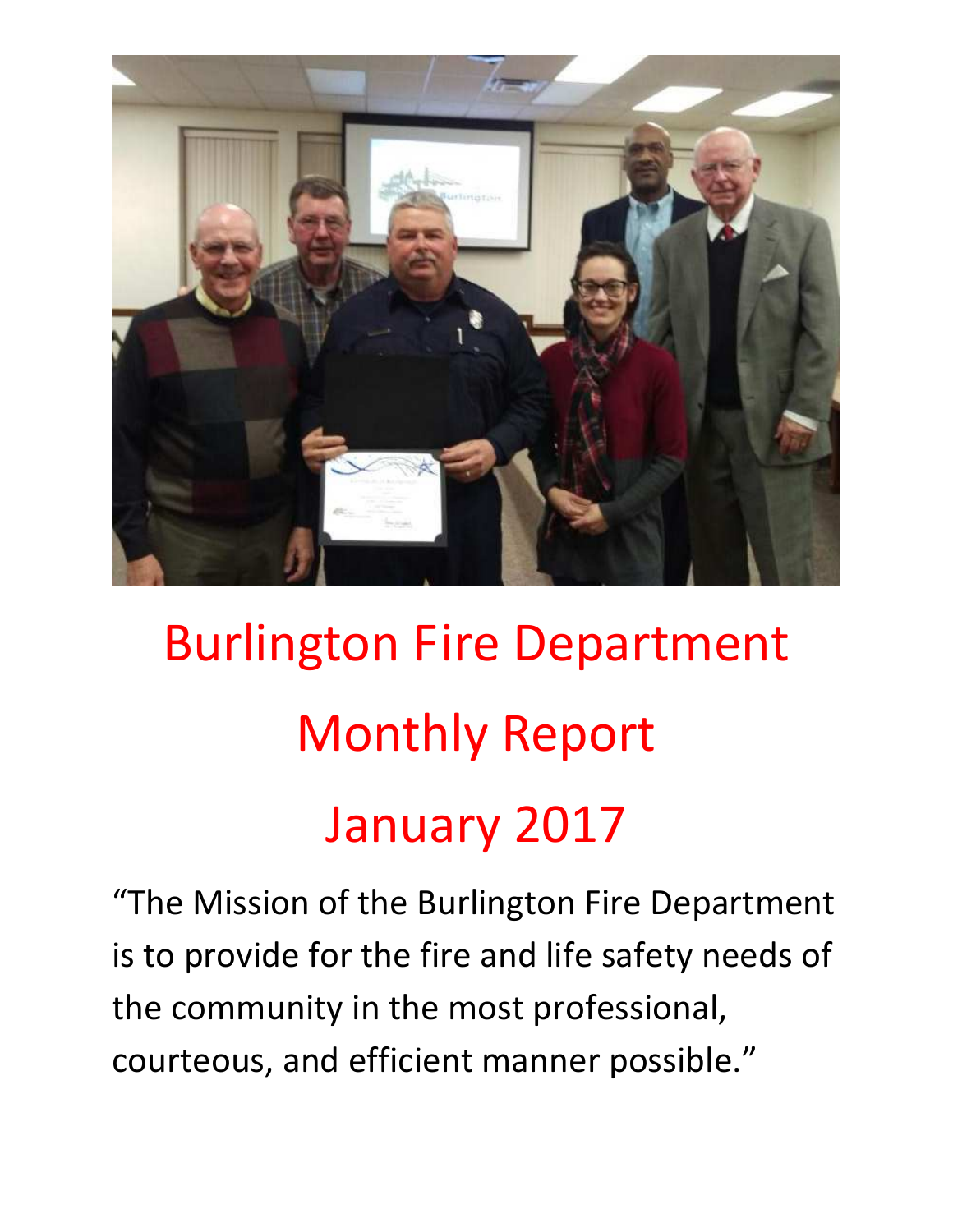#### **Operations**

We had 409 calls for service in January, including 310 within the city limits of Burlington. Our average response time for structure fires, from dispatch to onscene, was 4 minutes and 20 seconds. This time includes the time it takes to get into turnout (firefighting) gear and drive to the scene. Our average response time for EMS calls in Burlington was 5 minutes and 31 seconds. For EMS calls the time includes some non-emergency responses.

#### **Fire Prevention**

Fire Marshal Crooks completed 33 inspections of various types in January. During these inspections he cited 109 violations requiring many re-inspections to be completed at a later date. Crews installed 12 smoke alarms and 3 carbon monoxide alarms in January. For a period of time in January we were completely out of smoke alarms. We were able to purchase 100 alarms with money that was donated for this purpose. We are hopeful that the Elks will be able to use grant money in the near future to purchase more.

#### **Training**

 Much of the training in January focused on emergency medical training as the re-certification period for many of our paramedics and EMTs is fast approaching. SCC Paramedic instructor Jim Steffen provided several hours of formal education at Central Fire Station. Many of our Paramedics attended EMS training offered at Great River Medical Center. Several members of the Department have been training our new recruit over the last several weeks. We also started our quarterly EMS skills review.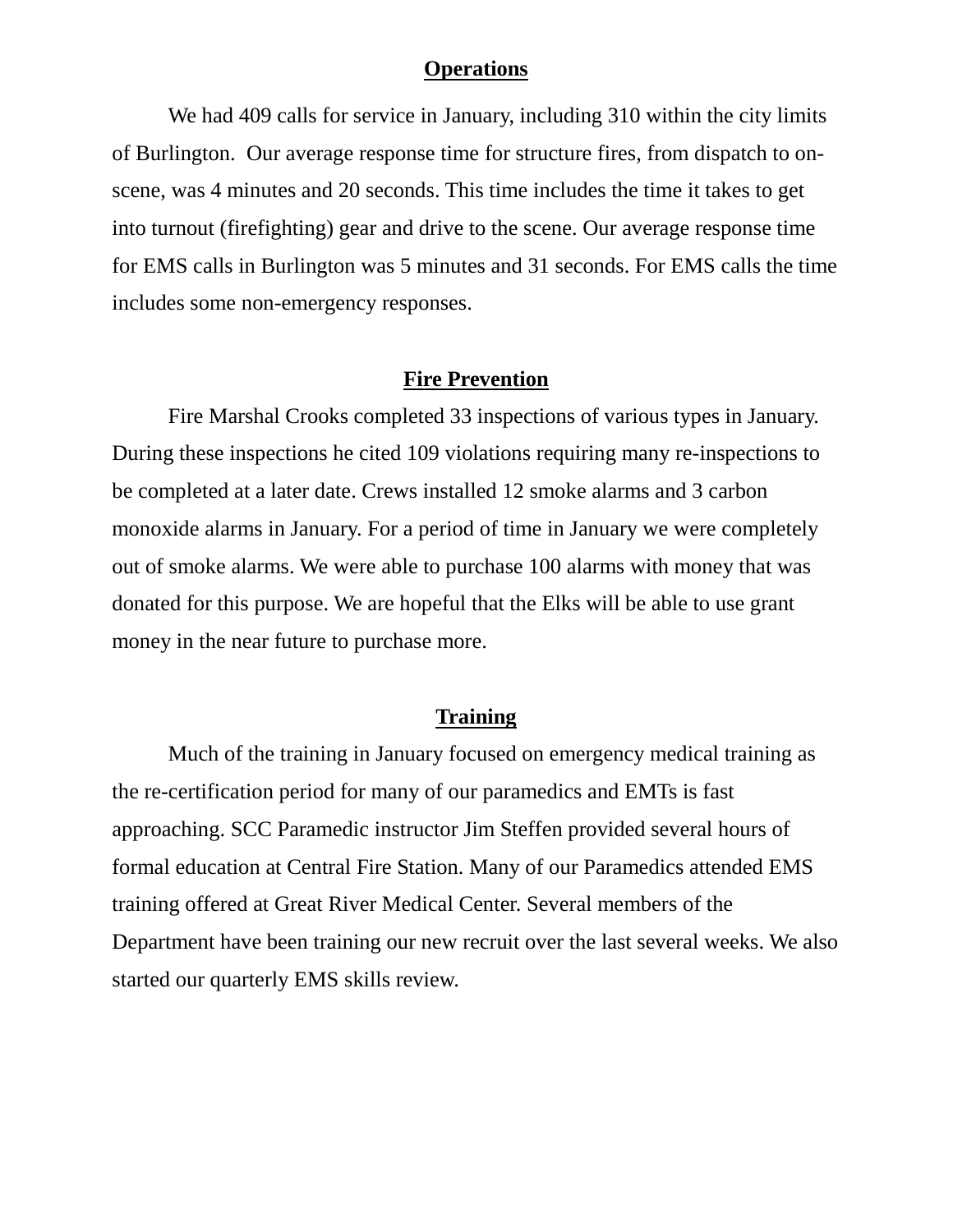## **Other Activities**

- Firefighter Jeff Werner received his 35 year tenure award.
- Deputy Chief Ryan participated in the peer review process for Assistance to Firefighter Grants in Baltimore, MD.
- Firefighter Hemmie conducted our annual SCBA fit-testing for all members.
- All three shifts toured the new Blawkhawk Towers dormitory on the SCC campus.
- Chief Trexel attended the Iowa Professional Fire Chief's Association Legislative Breakfast at the state capitol.
- Provided CPR training for 10+ employees of ADM.
- Battalion Chief Bullinger and Chief Trexel attended the Des Moines County Emergency Medical Services Association meeting.
- Paramedic Bryton Seberg was hired to fill a vacancy on Shift #1.

Respectfully Submitted,

Matt Trexel

Fire Chief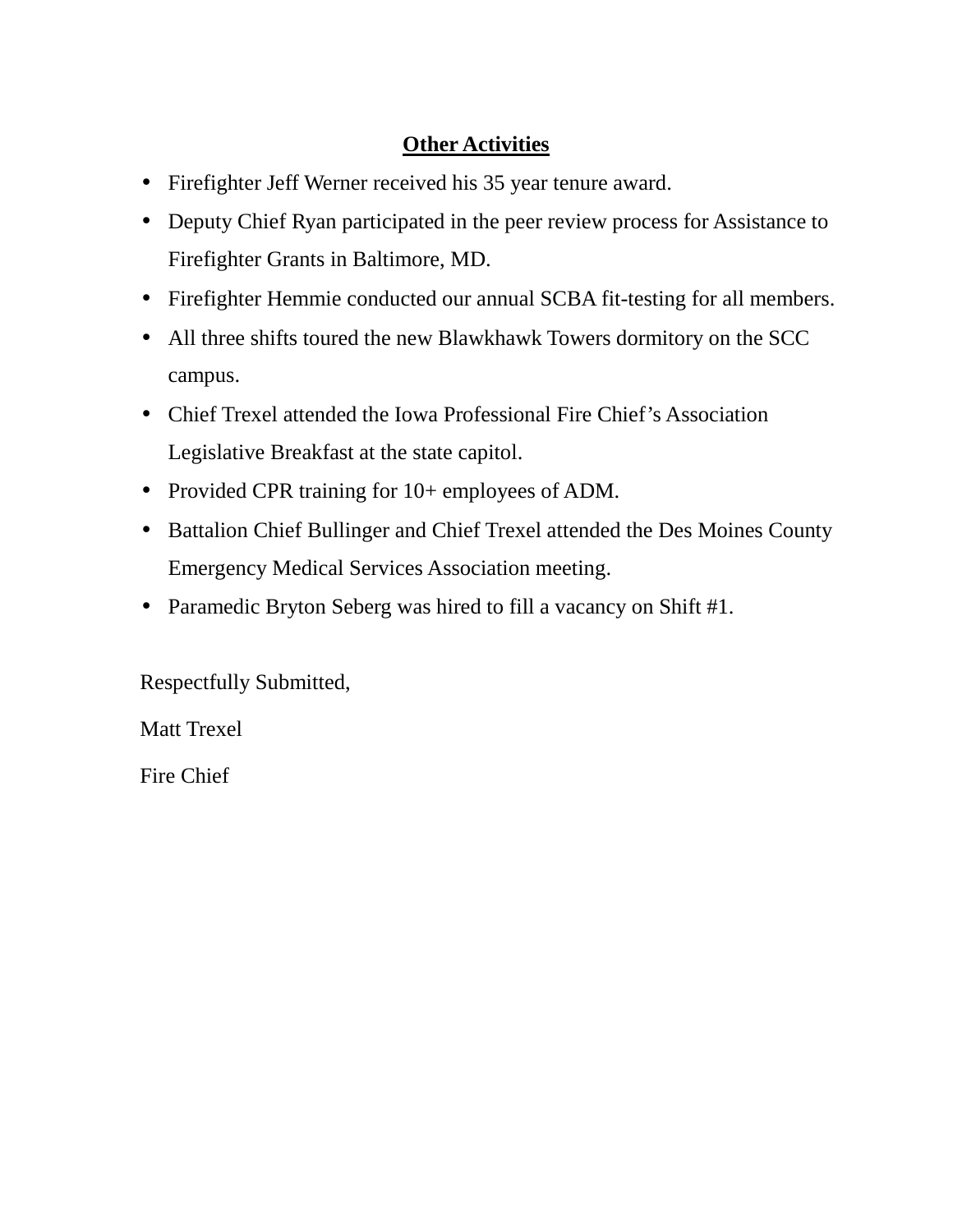**Incident Type Report January 2017** 



### **Responses By District January 2017**

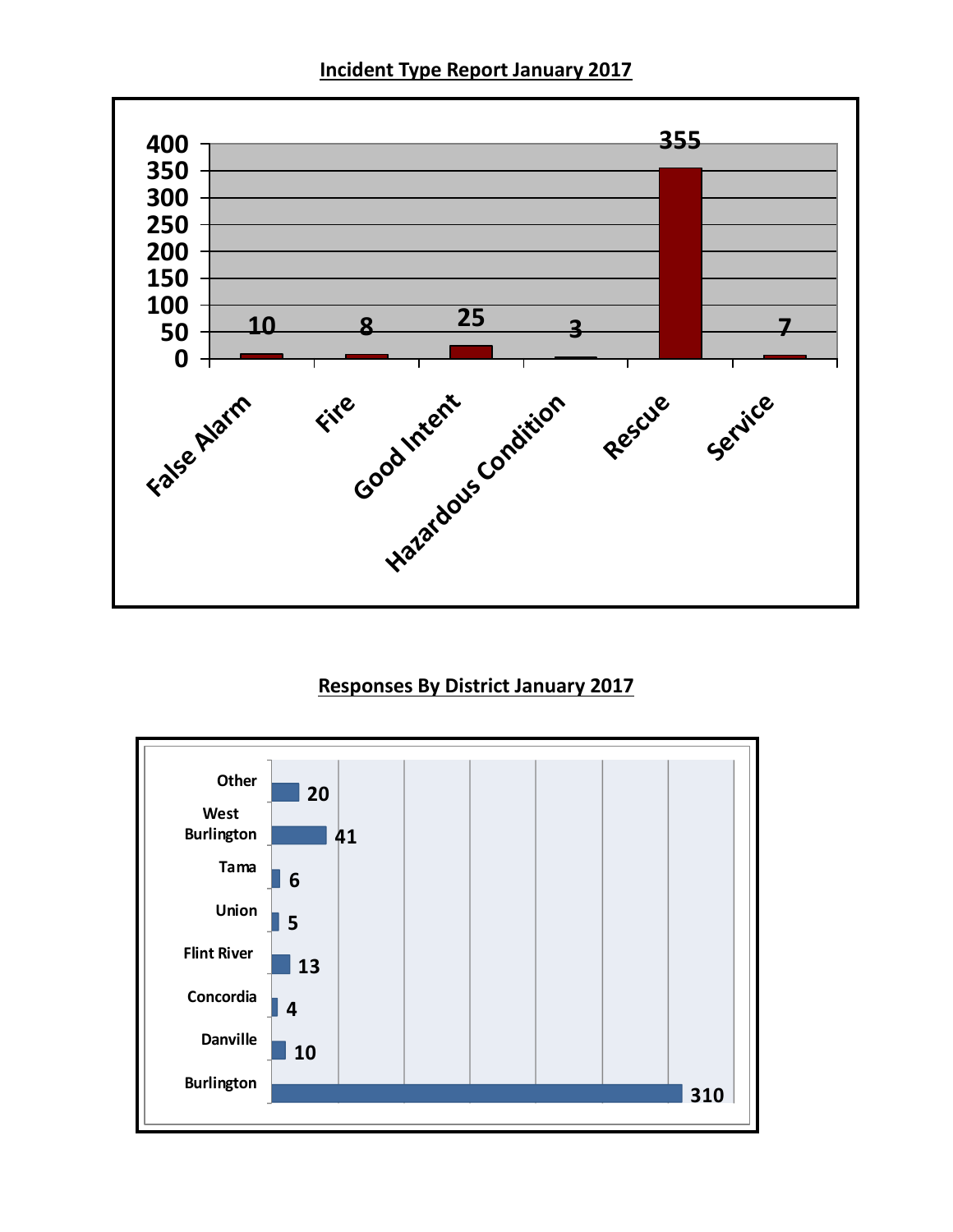## **Target Solutions Training**

#### **Administrative Summary – January 2017**

| <b>Assignments</b>                            |     |     |  |
|-----------------------------------------------|-----|-----|--|
| <b>Completions (January 1-31)</b>             |     |     |  |
| Users with completions:                       | 43  | 98% |  |
| Total completions:                            | 596 |     |  |
| <b>Overdue Assignments (as of January 31)</b> |     |     |  |
| Users with assignment(s) that are overdue:    | 34  | 77% |  |
| Total overdue assignments:                    | 189 |     |  |
| No Assignments (as of January 31)             |     |     |  |
| Users with no assignments:                    | 8   | 18% |  |

| <b>Users</b>                                              |              |     |
|-----------------------------------------------------------|--------------|-----|
| Log-ins (January 1-31)                                    |              |     |
| Users who have logged in:                                 | 43           | 98% |
| <b>Credentials</b>                                        |              |     |
| Users with credentials expiring next month<br>(February): | <sup>0</sup> | 0%  |

# Patient Age Breakdown

Report Date Range: 01/01/2017 to 01/31/2017

| <b>Type</b>        | Count |                |
|--------------------|-------|----------------|
| Pediatric (0 - 13) | n     | <b>Details</b> |
| Adult (14 - 64)    | 168   | <b>Details</b> |
| Senior (65+)       | 167   | <b>Details</b> |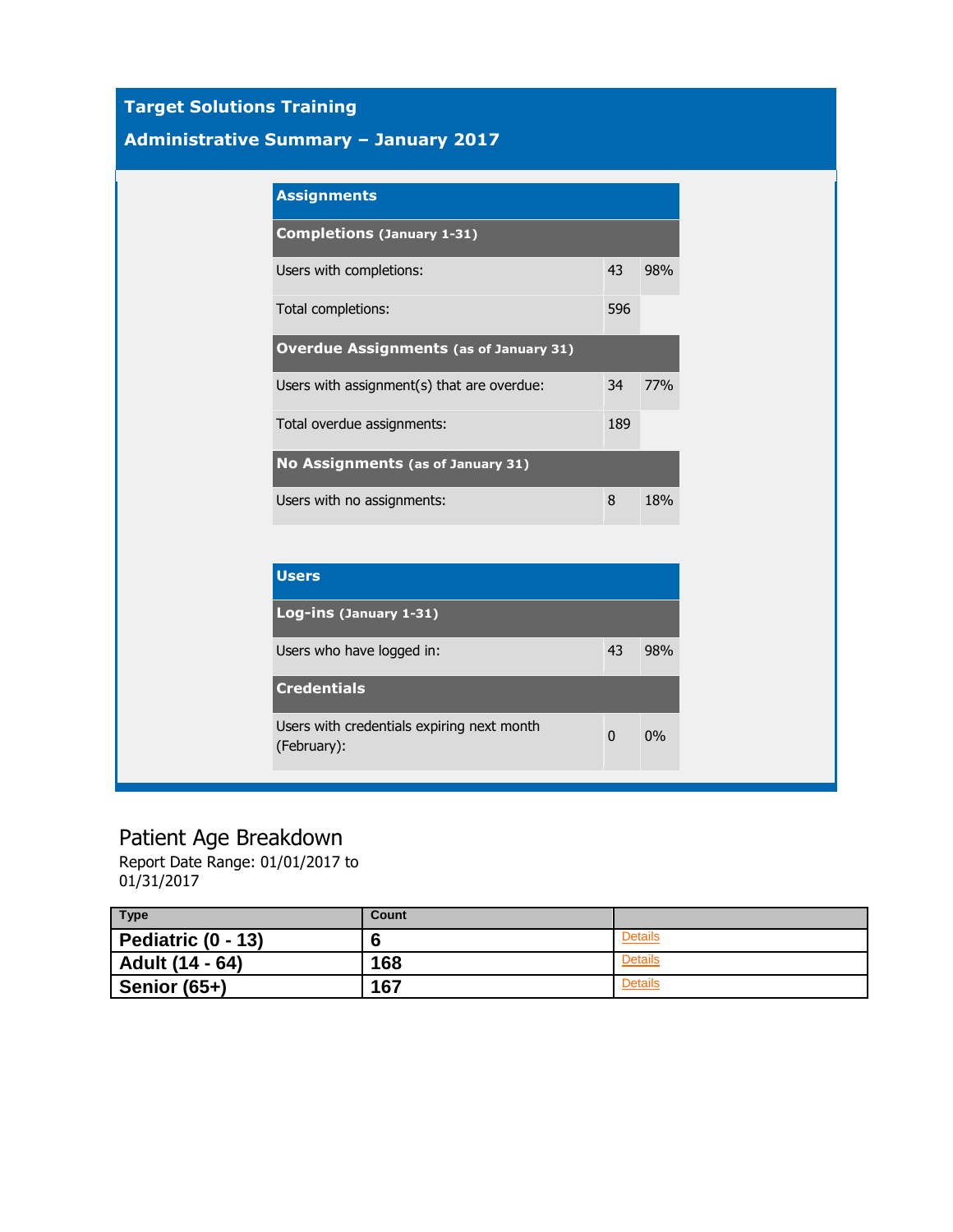# Treatments By Unit

#### Report Date Range: 01/01/2017 to 01/31/2017

| <b>Treatment</b>                 | <b>Unit751</b>  | <b>Unit752</b> | <b>Unit753</b>  | <b>Unit755</b> | <b>Total</b>            |
|----------------------------------|-----------------|----------------|-----------------|----------------|-------------------------|
| 12 Lead EKG                      | 30              | $\mathbf{1}$   | $\overline{4}$  | 15             | 50                      |
| <b>AED</b>                       |                 |                |                 | $\mathbf{1}$   | 1                       |
| Air Adjunct                      | $\overline{2}$  |                | $\overline{2}$  |                | 4                       |
| Bandage                          | 2               |                | 4               | 5              | 11                      |
| Cardioversion / Defibrillation   | $\overline{2}$  |                |                 |                | $\overline{\mathbf{2}}$ |
| <b>Contacted Medical Control</b> | $\overline{5}$  |                | $\overline{4}$  | $\overline{4}$ | 13                      |
| CPAP                             | 5               |                |                 | $\mathbf{1}$   | 6                       |
| <b>CPR</b>                       | $\overline{5}$  |                |                 | 2              | $\overline{7}$          |
| ECG (4 Lead)                     | $\overline{75}$ |                | $\overline{15}$ | 44             | 134                     |
| ETCO2 monitoring                 | 14              |                | 2               | 6              | 22                      |
| Intubation                       | $\overline{4}$  |                |                 | 2              | 6                       |
| $\overline{0}$                   | $\overline{2}$  |                |                 | $\overline{2}$ | 4                       |
| IV                               | 105             | $\overline{2}$ | 11              | 64             | 182                     |
| <b>Medication Administration</b> | 72              |                | 12              | 48             | 132                     |
| Nebulizer                        | $\overline{6}$  |                | $\overline{1}$  | $\overline{2}$ | 9                       |
| Oxygen Adminis                   | 35              |                | $\overline{7}$  | 23             | 65                      |
| Spinal Immobilization            | 12              | $\mathbf{1}$   |                 | 6              | 19                      |
| Splint                           | $\overline{1}$  |                |                 | $\overline{4}$ | 5                       |
| Suction                          |                 |                |                 | $\overline{2}$ | $\overline{\mathbf{2}}$ |
| <b>TCP</b>                       |                 |                |                 | $\overline{2}$ | $\overline{\mathbf{2}}$ |
| Ventilation                      | 2               |                |                 | 1              | 3                       |

# Advanced Life Support Versus Basic Life Support

Report Date Range: 01/01/2017 to 01/31/2017

| Type       | <b>Count</b> |
|------------|--------------|
| <b>ALS</b> | 225          |
| <b>BLS</b> |              |
| <b>NA</b>  | 66           |